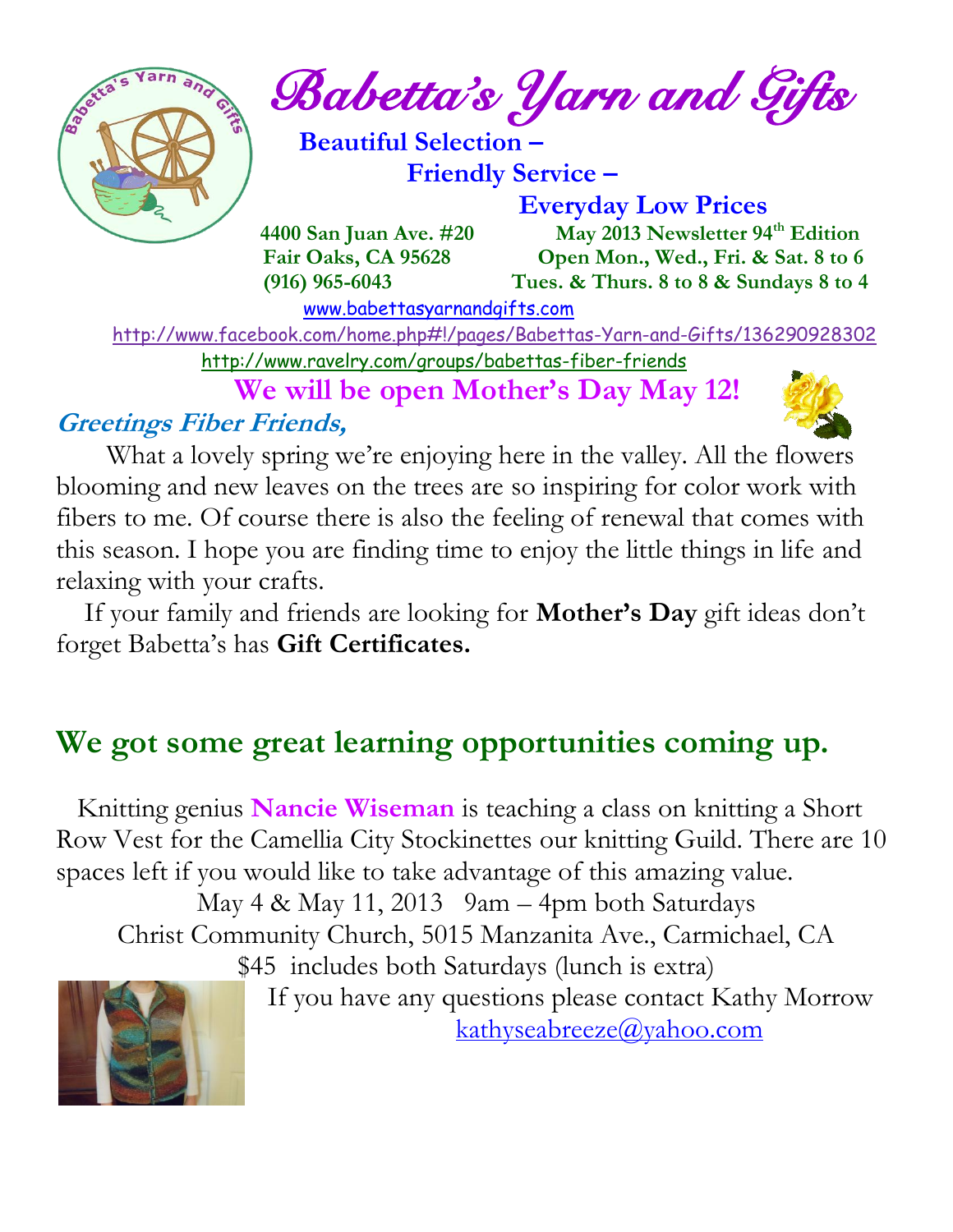## Knit-a-longs with Gustine

### The **Stranded Baby Surprise Jacket** May 7& 21, June 4 & 18 6:30pm-8pm

Registration \$60 and receive a 10% off coupon for materials Learn many challenging techniques including steeking.

The **Sunburst Shawl** May 14 & 28, June 11 & 25 6:30pm-8pm Registration \$60 and receive a 10% off coupon for materials Here's an opportunity to learn lace knitting on larger needles

combines Linen for drape and Alpaca for softness. **Participants will be entered to WIN a \$100 Gift Bag provided by the folks at Classic Elite.**

If you like the job we do in helping to make your fiber dreams come true… Vote for your favorite yarn shop on the **KCRA A-List** Arts and Crafts category -We're in 4<sup>th</sup> place so far. Have you voted? <http://kcra.cityvoter.com/babettas-yarn-and-gifts/biz/28413>

### **Classes for May at Babetta's 916-965-6043**

 *In our project classes you can learn to knit anything from scarves to socks to felted purses to lace shawls to hats to sweaters. Pick your project and join in the fun. Our knitters inspire each other to try new things by sharing ideas and showing off their latest creation. Sign up for one of our classes and you will receive a coupon for 10% off.*

Pre-registration is required as class sizes are limited. Please choose your dates carefully. Because of scheduling conflicts and complications, make-up classes will only be allowed under special circumstances and individual consideration.



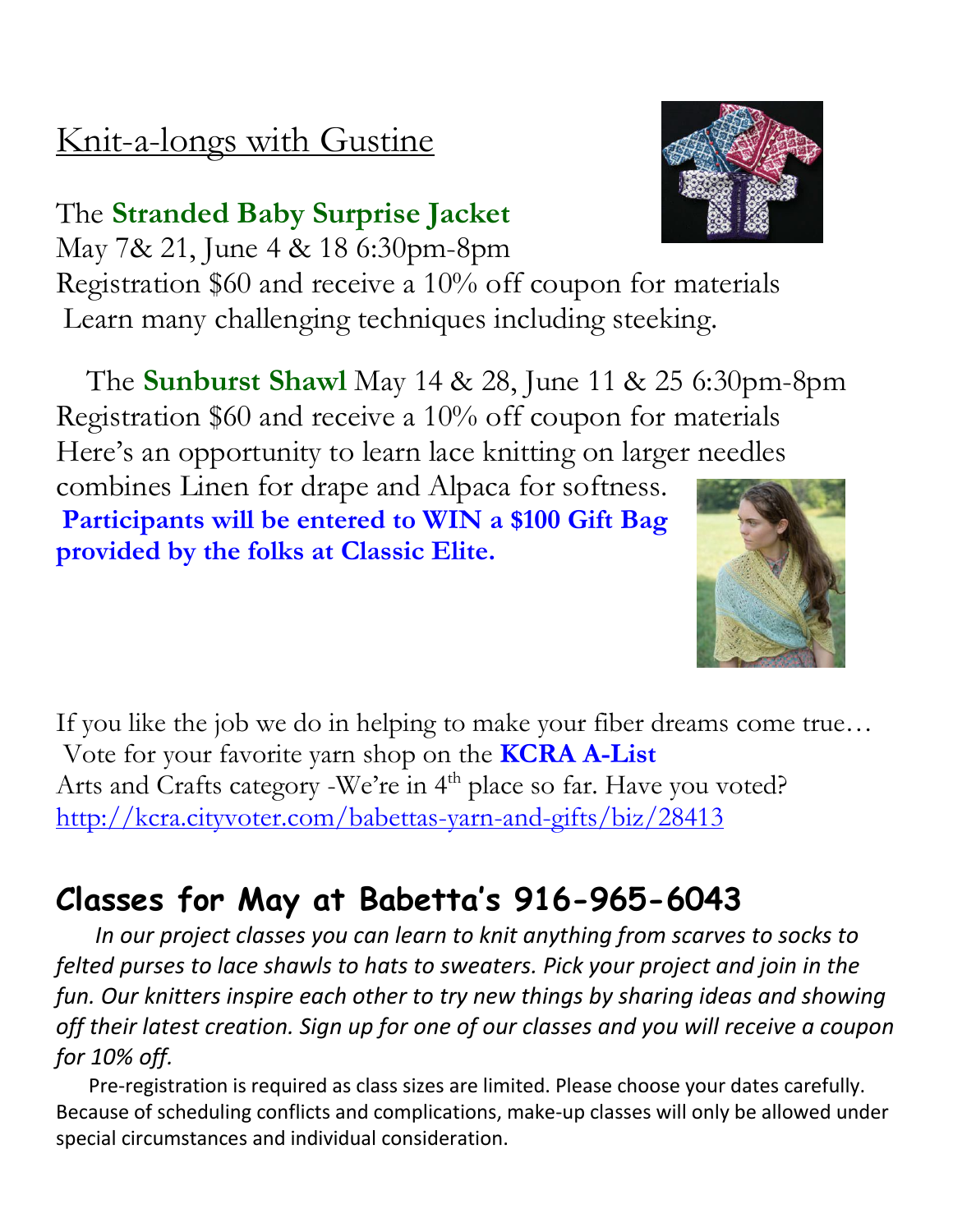*Our project class knitting teacher Maya Gardner has been teaching at Babetta's for 8 years and can help you make your fiber dreams come true in a fun and patient atmosphere.*

**Tuesdays May 7, 14 & 21** Knitting Project 10am – 11:30am fee \$40 Knitting Project 6pm – 7:30pm fee \$40

**Wednesdays May 8, 15 & 22** Knitting Project 1pm – 2:30pm fee \$40 Knitting Project 3:30pm- 5pm fee \$40

**Thursday May 9, 16 & 23** Knitting Project 6pm – 7:30pm fee \$40

**Saturdays May 11, 18 & 25** Knitting Project 4pm – 5:30pm fee \$40.

#### **Private Lessons**

Knitting or Crochet \$20 an hour Group Knitting or Crochet Private lessons \$15 an hour per person. Spinning or weaving \$25 an hour Group rates are \$20 an hour per person. 50% deposit required when scheduling. Cancellations with less than 24 hour notice will forfeit deposit with exceptions for emergencies. Other cancellations can be transferred to rescheduled lessons or store credit.

#### **Charity Knitting Group**

 How would you like to do some charity knitting/crocheting with a lovely group of people? **"The Purls of Fair Oaks"** meets the second Thursday of every month from 10am to noon here at **Babetta's.** This wonderful group of knitters makes newborn and preemie hats for local hospitals as well as other local charity groups. If you'd like to come join the group there's always room for more. This month's date is May 9. If you'd like to drop off any knitted or crocheted donation items you can do that at any time and I will pass them on.

Yarn donation needed for the Wellspring Women's Center in Oak Park

 The center makes yarn, crochet hooks, and knitting needles available to women who cannot afford them. Please help replenish our supply and keep the creativity flowing.

 You may drop off donation at Babetta's or call Missy Kinder at (916)454-9688 ext210.

#### Babetta's ongoing Food Drive

 Help fight hunger in our own backyard and bring an item of non-perishable food next time you're at Babetta's. You will be entered to win a \$25 gift certificate. Drawing held at the end of each month. Congratulations Donna and Carly for our March & April drawings.